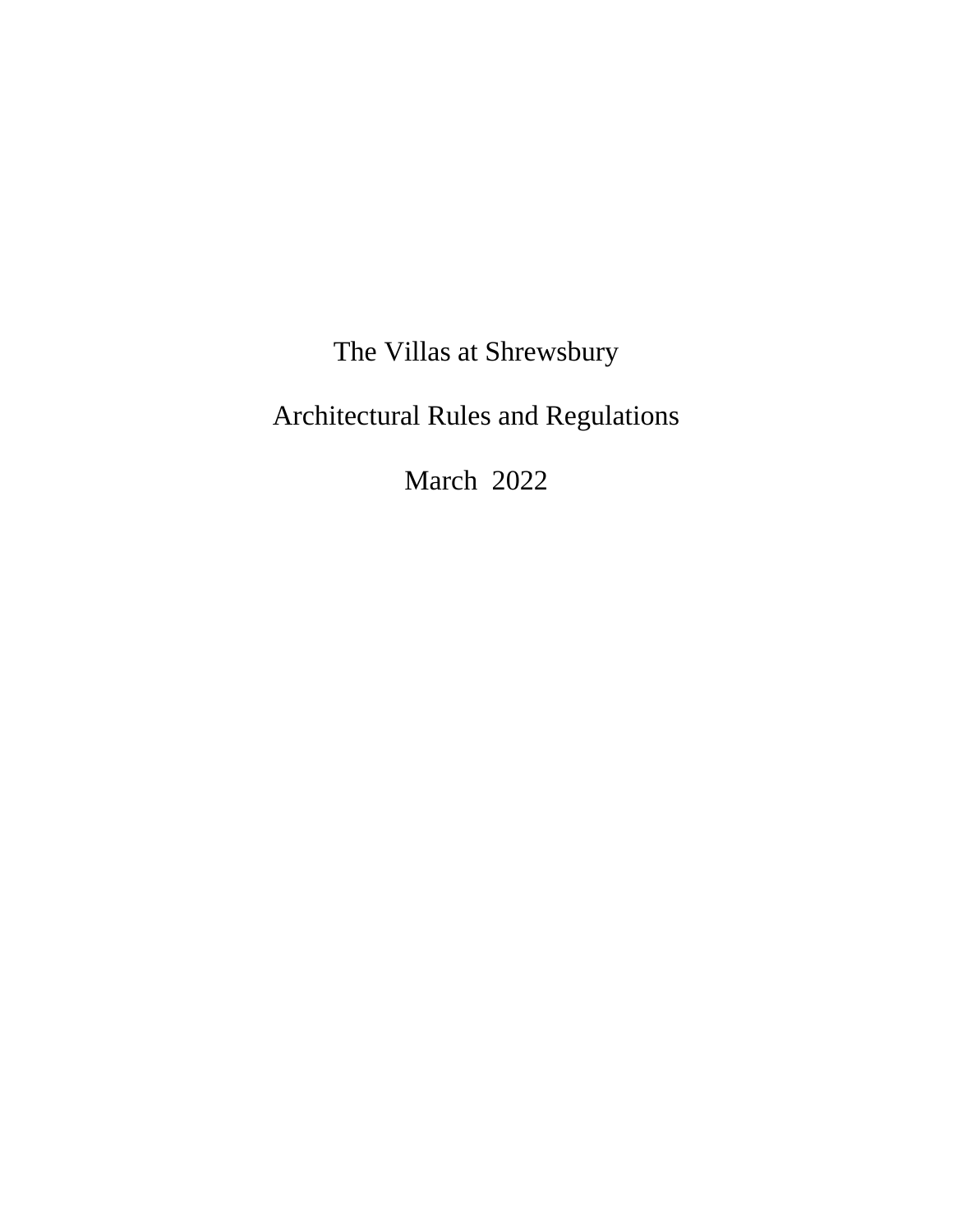#### **Architectural Rules and Regulations March 2022**

A uniformly neat, exterior appearance is essential in maintaining the originally designed character and charm of The Villas at Shrewsbury. The ambience is one of the factors that continue to attract people to our community. In order to maintain such standards, any alterations and/or additions (including color or material) to include but not limited to the entrances, windows, doors, decks, patios, driveways, sidewalks, porches, lighting fixtures, or exterior areas may not be made without the prior written request to the Architectural Committee and approval by the Executive Board.

Each unit owner shall maintain their unit; deck and patio in good repair, condition and appearance in order to ensure the overall standards of the community are met.

Requests for exceptions to the architectural guidelines or requests to perform work on your unit within the guidelines, must be fully approved by the Executive Board before any work may begin. Such changes are managed through the Architectural Review Request Form, which is common to the Landscaping Review Request Form. This form is available on the community's website (tvillas.org) or from the Management Company.

Items for which an Architectural Review Request form must be submitted are indicated by the following symbol in these Rules and Regulations.

Once approved or rejected, the unit owner will receive notification by mail from the Management Company.

To reiterate, the intent of the Rules and Regulations is for uniformity to maintain the highest value of the properties for the community and the residents.

The following specifications are an outline for approval. Although the specifications are outlined, the Architectural and Landscaping Committees and the Board shall have the authority and right to approve alternate materials consistent with the intent of providing quality overall. The decision rests solely with the Architectural and Landscaping Committee and the Board at their sole discretion.

In addition to the fine schedule as outlined in the Rules and Regulations, any project started which has any deviance from the Approval letter or spirit of Architectural/Landscaping Rules and Regulations and/or for which no Architectural/Landscaping Review Request was submitted and approved in advance, may subject the unit owner to disciplinary action and the imposition of a maximum fine of \$250.00 and removal of the unapproved work. This fine supersedes fines imposed per the Schedule of Fines for Rules and Regulations violations.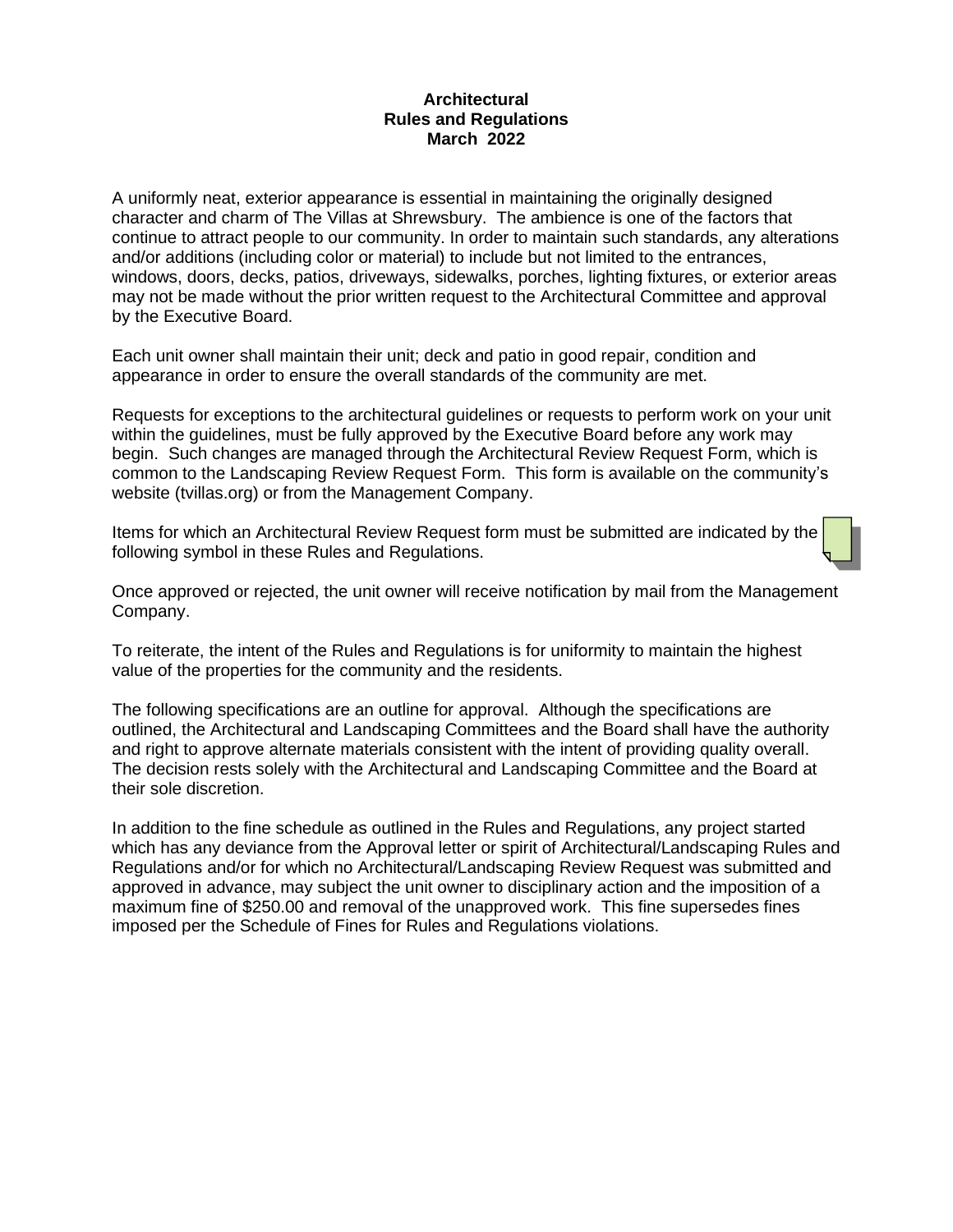# **Contents**

- 1 Architectural Review Request Form
- 2 Awnings and Canopies
- 3 Clothes Lines
- 4 Color Palette
- 5 Decks and Patios
- 6 Decorations
- 7 Doors
- 8 Driveways
- 9 Exterior Walls
- 10 Fireplaces
- 11 Foundation Walls
- 12 Garages
- 13 Grills/Outdoor Heaters/Firepits
- 14 Light Fixtures
- 15 Lower Level Exits
- 16 Miscellaneous
- 17 Radio and Television Antenna
- 18 Railings
- 19 Roofs
- 20 Sheds
- 21 Sidewalks
- 22 Siding
- 23 Windows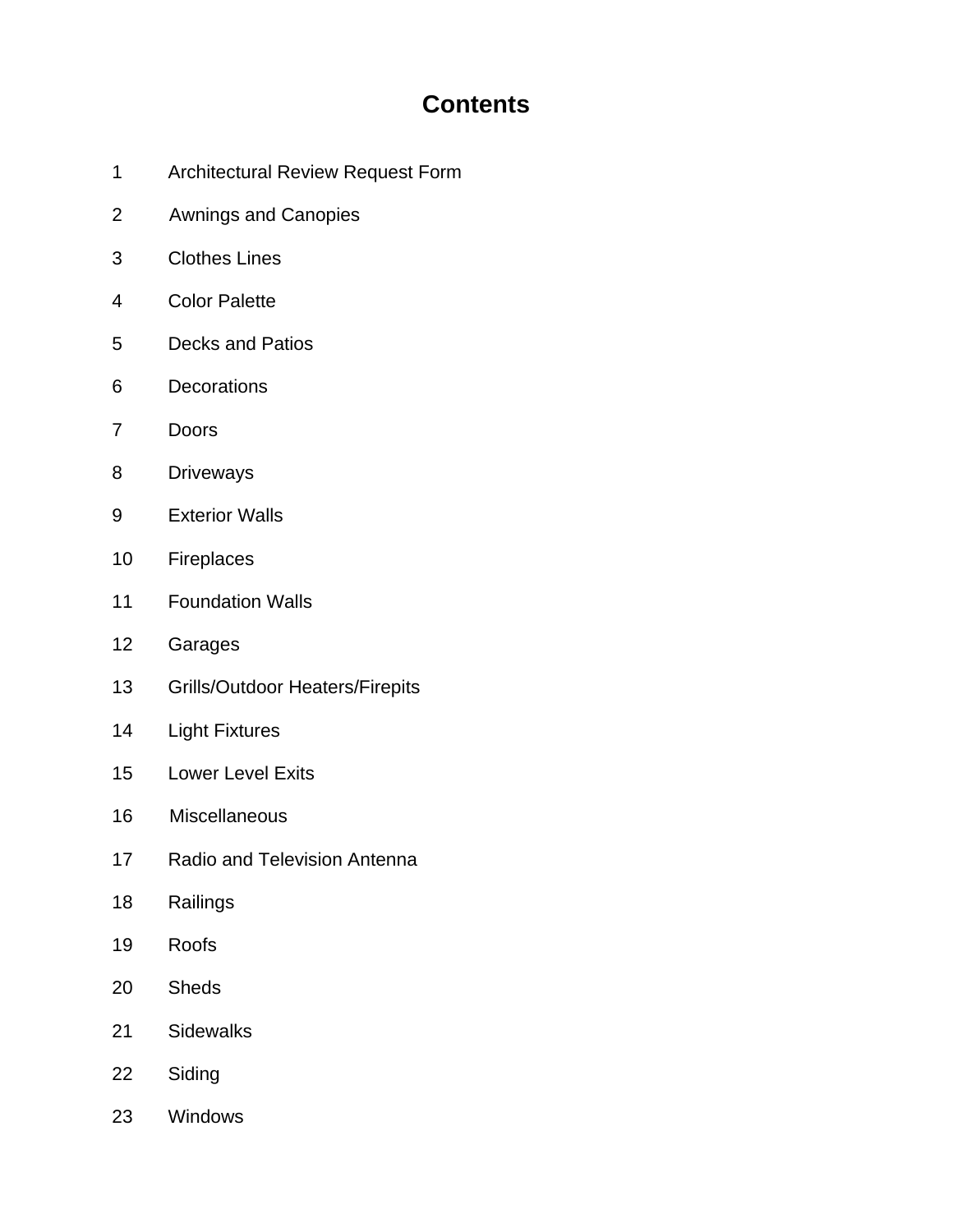## **1 Architectural Review Request Form**

The Architectural Review Request Form is an important document to be completed and submitted prior to any work being undertaken to your property, which does not meet entirely an Architectural Rule and Regulation.

This form is given in Attachment A to these Rules and Regulations. As the form is common to the Landscaping Review Request Form, select "Architectural" or "Landscaping" on the form, or if unsure, leave the category unmarked.

The form consists of three (3) pages:

Page 1 is a summary of the project.

Page 2 is a summary of the recommendation by the Architectural Review Committee and the approval by the Executive Board.

Page 3 gives the notes to guide you in the completion of the form.

You may not start a project which requires approval until you have been notified by the management company.

When the project is completed, you must notify the management company in order for a final inspection and final approval to be given.

When you have been given the necessary approval to start the project, you will have a period of forty-five (45) days in which to start and complete the project. After this period, the approval will expire and you will need to resubmit your application if you intend to return to the project.

**You are responsible for obtaining all relevant local and other mandatory building code permits before you can start and these are in addition to those of the community and take precedent.** Also, you are responsible for requesting and obtaining the necessary code inspections during the project.

Prior to completing the Architectural Review Request Form, you may consult the Chair of the Architectural Review Committee for overall guidance about the project, if you wish. Such a discussion does not replace the submission of the form and is not an approval for the project. You should not make any binding arrangements with your intended contractor or supplier until you are certain your project has been approved by the Executive Board and you have been notified by the management company.

The Architectural Review Committee examines the request and makes recommendations to the Executive Board. Approvals are made only by the Executive Board.

#### **2 Awnings and Canopies**



- a. A retractable awning or a canopy over the deck or patio matching the unit's siding or woodwork not to exceed the length and width of the deck or patio may be permitted following the submission of an Architectural Review Request and subsequent approval.
- b. The awning or canopy will be limited to seasonal use (April to October). The awning must be kept retracted at all other times. The canopy frame may remain assembled but must be secured to the deck, the canvas covering removed and stored at all other times.

## **3 Clothes Line**

 No clothes lines or similar devices are allowed outside any unit, on the deck, porch, patio or common areas.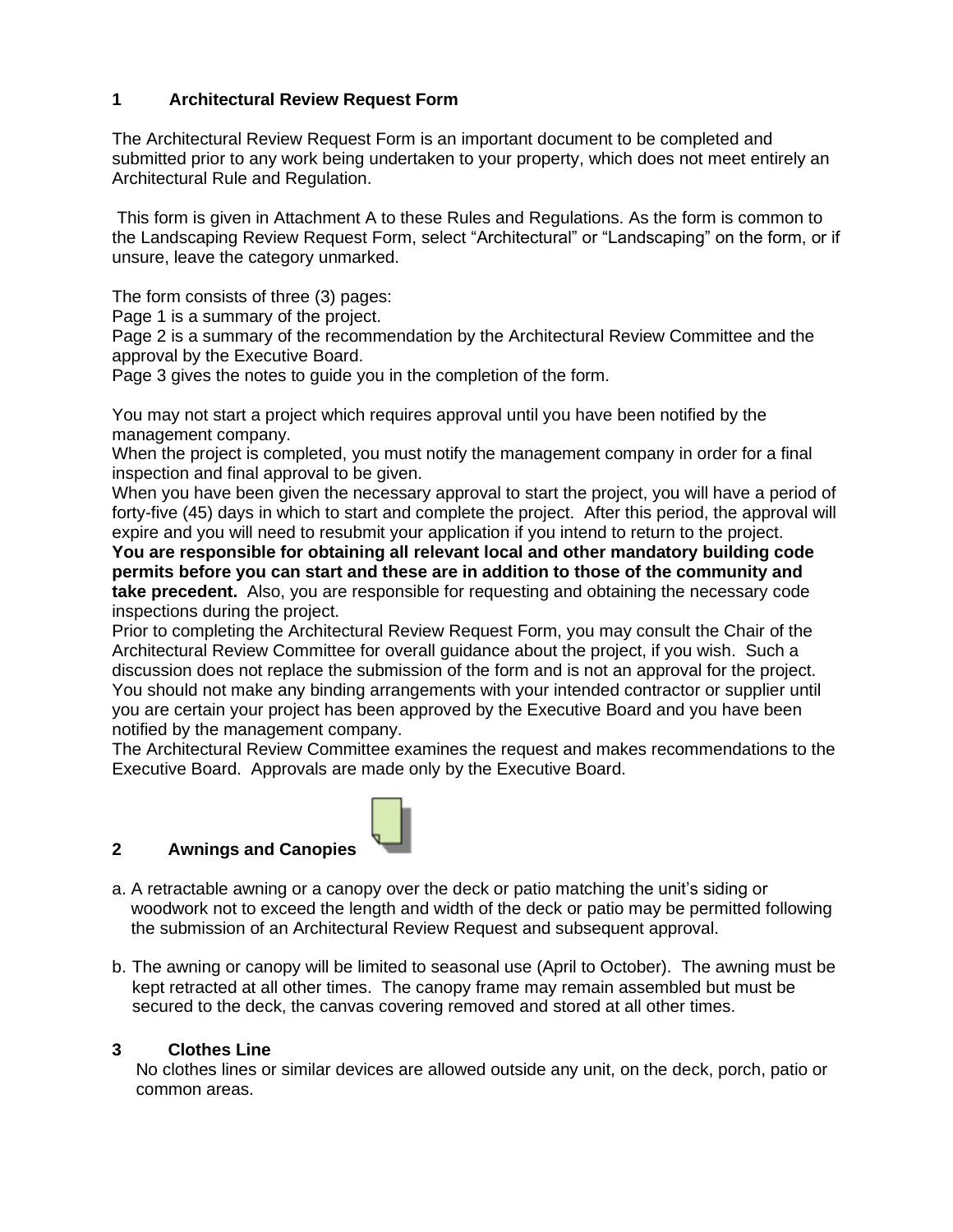#### **4 Color Palette**

The exterior colors of your property are governed by the Executive Board and are limited to those in the following Chart of the Villas at Shrewsbury Exterior Color Palette. Included are the colors of the exterior trim, foundation, front door, garage door, gutters and downspouts, roof, shutters, siding, and soffits and fascia.

Duron (now part of Sherwin Williams) paints are available only in the York, PA store located on Memory Lane.

The following local supplier can match the Duron paints originally specified for the community: Home Depot.

#### **Chart of the Villas at Shrewsbury Exterior Color Palette**

| <b>Exterior Color Scheme</b>  | $T - 1$                              | $T - 3$                            | $T - 4$                                    |
|-------------------------------|--------------------------------------|------------------------------------|--------------------------------------------|
| <b>Exterior Trim</b>          | Duron W/B<br>Almond 2<br>#5731       | Duron W/B<br>Almond 2<br>#5731     | Duron W/B<br>Almond 2<br>#5731             |
| <b>Foundation</b>             | Duron<br><b>Mastic Desert Sand</b>   | Duron<br>Ryan Homes<br>Cameo 2AC   | Duron<br><b>Mastic Pebblestone</b><br>Clay |
| <b>Front Door</b>             | Duron<br>Georgetown<br>Green<br>#979 | Duron<br>Carolina<br>Slate<br>#999 | Duron<br>Farm House<br>Red<br>#948         |
| <b>Garage Door</b>            | Almond                               | Almond                             | Almond                                     |
| <b>Gutters and Downspouts</b> | Almond                               | Almond                             | Almond                                     |
| Roof                          | <b>Weathered Wood</b>                | <b>Weathered Wood</b>              | <b>Weathered Wood</b>                      |
| <b>Shutters</b>               | Duron<br>Georgetown<br>Green<br>#979 | Duron<br>Carolina<br>Slate<br>#999 | Duron<br>Farm House<br>Red<br>#948         |
| <b>Siding</b>                 | <b>Desert Sand</b>                   | Cameo                              | Pebblestone Clay                           |
| Soffit/Fascia                 | Almond                               | Almond                             | Almond                                     |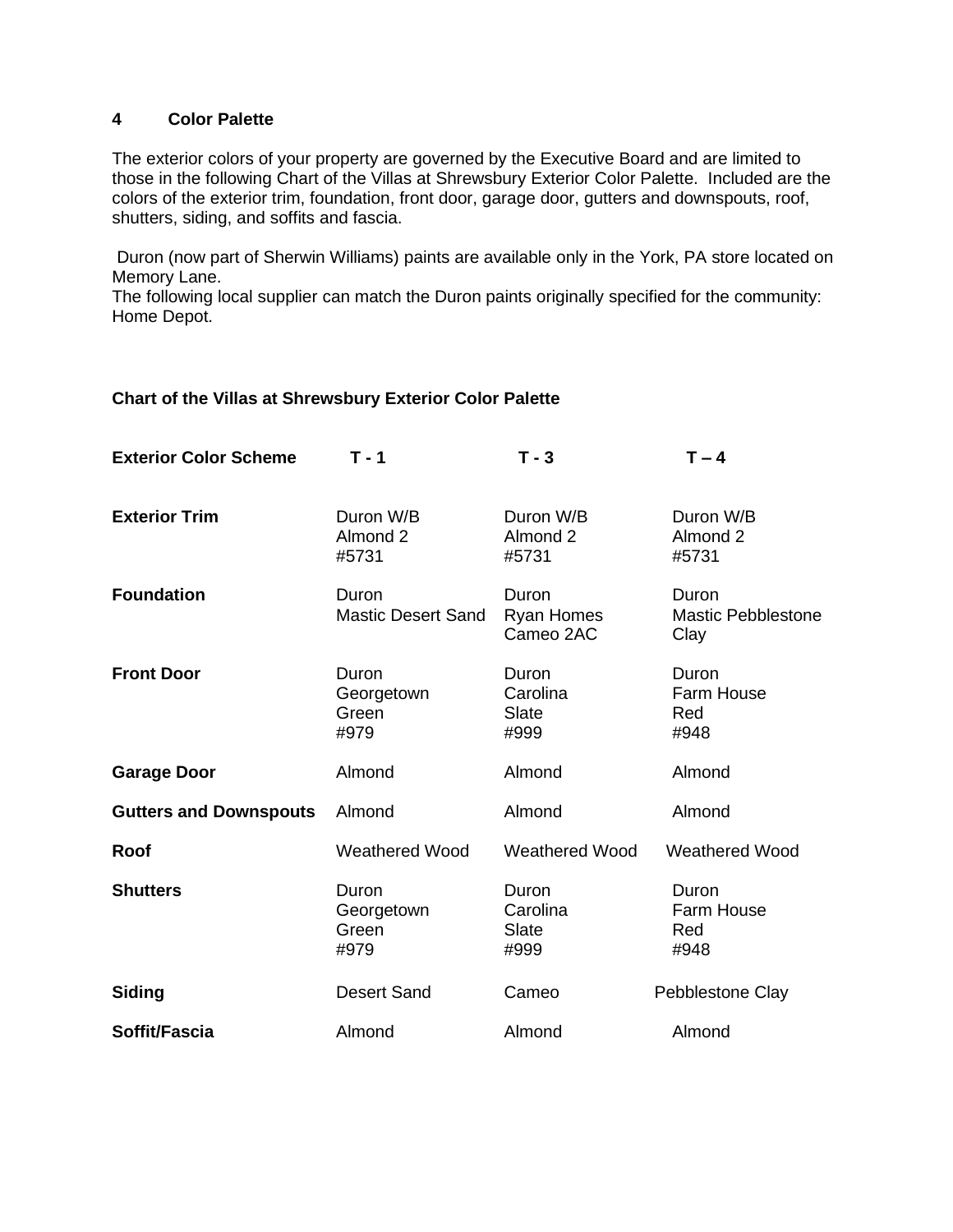These Equivalents Colors are acceptable matches for the original Duron colors.

| <b>Equivalent Colors</b> | $T - 1$                               | $T - 3$                           | T - 4                             |  |
|--------------------------|---------------------------------------|-----------------------------------|-----------------------------------|--|
| <b>Exterior Trim</b>     |                                       |                                   |                                   |  |
| Home Depot               |                                       | Behr Wax Sculpture PPU - 17       |                                   |  |
| <b>Foundation</b>        |                                       |                                   |                                   |  |
| Home Depot               | <b>Behr Misty Cove</b><br>MS - 48     | Behr Viejo White<br>MS - 25       | <b>Behr Sand Stone</b><br>MS - 43 |  |
| <b>Front Door</b>        |                                       |                                   |                                   |  |
| Home Depot               | <b>Behr Secluded</b><br>Woods S 420-7 | <b>Behr Dark</b><br>Denim S 510-7 | Behr January<br>Garnet HDC-CL-11  |  |
| <b>Shutters</b>          |                                       |                                   |                                   |  |
| Home Depot               | <b>Behr Secluded</b><br>Woods S 420-7 | <b>Behr Dark</b><br>Denim S 510-7 | Behr January<br>Garnet HDC-CL-11  |  |
|                          |                                       |                                   |                                   |  |

# **5 Decks and Patios**

 a. All decks and patios are limited to a maximum width of the unit wall to which the deck or patio is attached/adjoined and to a maximum depth not to exceed 16 feet. Decks and patios shall not be attached/adjoined to the morning room except that a 4 feet extension may be considered along the morning room depending upon construction and location of the unit.

#### b. **Steps/stairs, if applicable, must be either incorporated within the footprint described paragraph (a.) or follow the following guidelines:**

- 1. Stairs/steps are allowed on the garage side of the deck or patio as long as they do not fall more than 4 feet beyond the permitted footprint width. (Figure 1)
- 2. If the stairs/steps when built would exceed the 4 feet length, then a landing area may be built, not to exceed 4 feet by 4 feet, to allow the stairs/steps to extend along the side of the deck parallel to the deck depth. (Figure 2)
- 3. The construction of the landing area with the stairs/steps shall not exceed the 16 feet permitted depth of the deck.
- 4. When submitting the Architectural Review Request, if you plan for a mulch bed area around the stairs/steps and landing area, to ensure ease of lawn maintenance, the plan must be submitted.
- c. Decks should be similar in shape and materials to the original decks installed by Ryan Homes. Railings may be white vinyl, black aluminum balusters, stainless steel balusters, pressure treated wood or composite materials matching the rest of the deck structure. Other materials such as black aluminum railing systems using straight pickets or spindles may be considered by the Architectural Committee and the Board with **pre-approval** by the Board dependent on whether or not they meet township code requirements and conform to community's standards.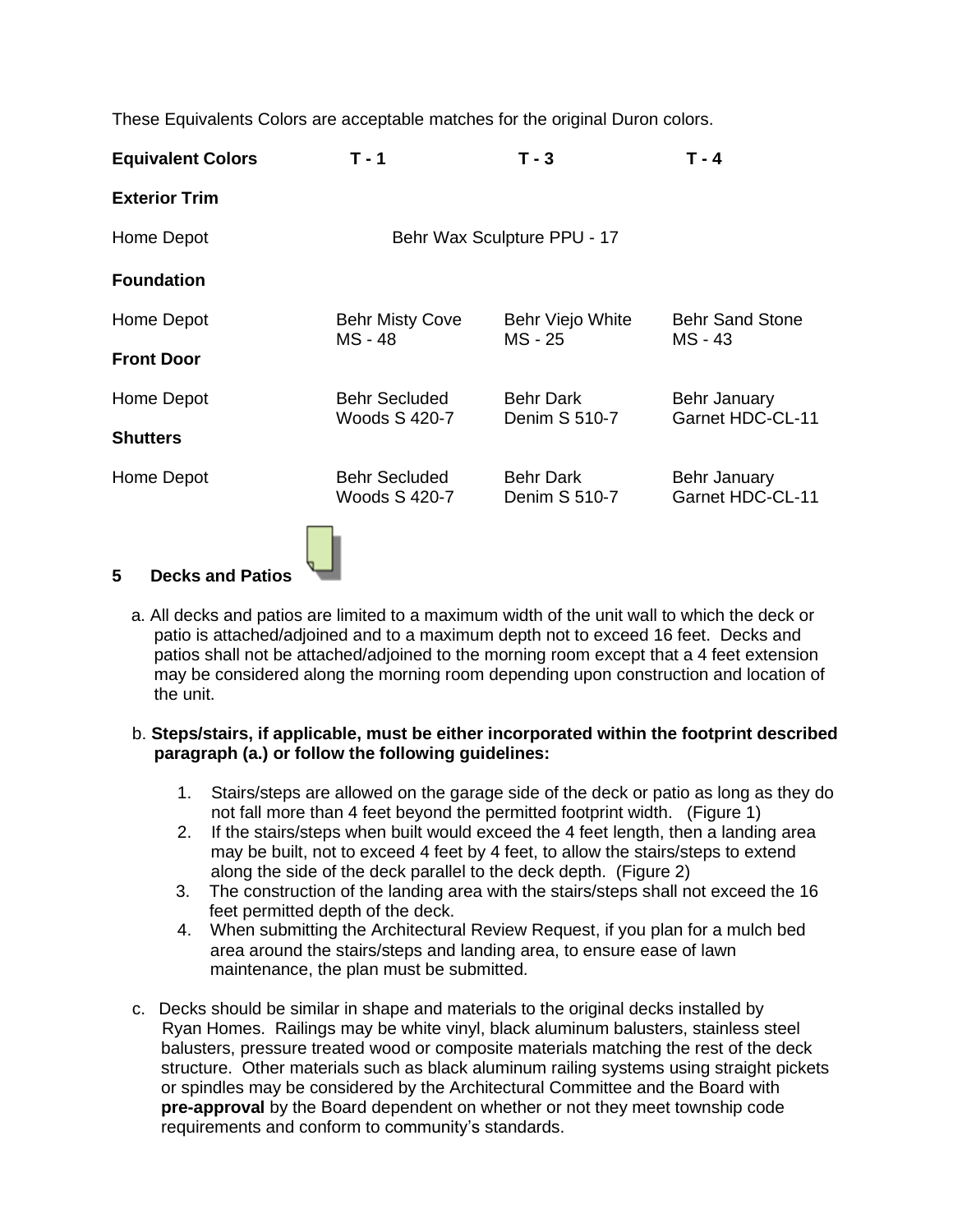- d. If the unit owner uses the area under the deck for storage, then lattice panels must be installed. The lattice panels must be white or brown with a diamond pattern and match the railing color of the deck. The lattice must not be more than 1 1/16-inch diamond and must be installed around the perimeter of the deck and attached from the deck floor to a height no greater than 2 inches from the ground. Guide channels must be used to finish any edges of the lattice panel which are visible from the common area.
- e. The area under the deck must be maintained to the same or better condition than that provided by the landscaping service. This area is the sole responsibility of the unit owner. If this area, because of the deck's height, cannot be easily maintained by cutting the grass and/or trimming the grass and weeds, then the unit owner must take more permanent steps to eliminate the growth of the grass and/or weeds. The use of white stone or mulch is approved for this purpose. If stone is used, a suitable edging strip must be used to prevent the stone from encroaching into the common area and potentially coming into contact with the mowing equipment.
- f. Privacy panels or ground level screening may be approved following the submission of an Architectural Review Request form.
- g. No deck or patio shall be enclosed.
- h. All decks and patios must be maintained and conform to the overall appearance standards within the community.

i. All decks and patios must have an Architectural Review Board approval before any construction may be started. Board approval does not take the place of required municipal or other government approval.

j. Submit work orders or estimates with materials itemized and all dimensions.

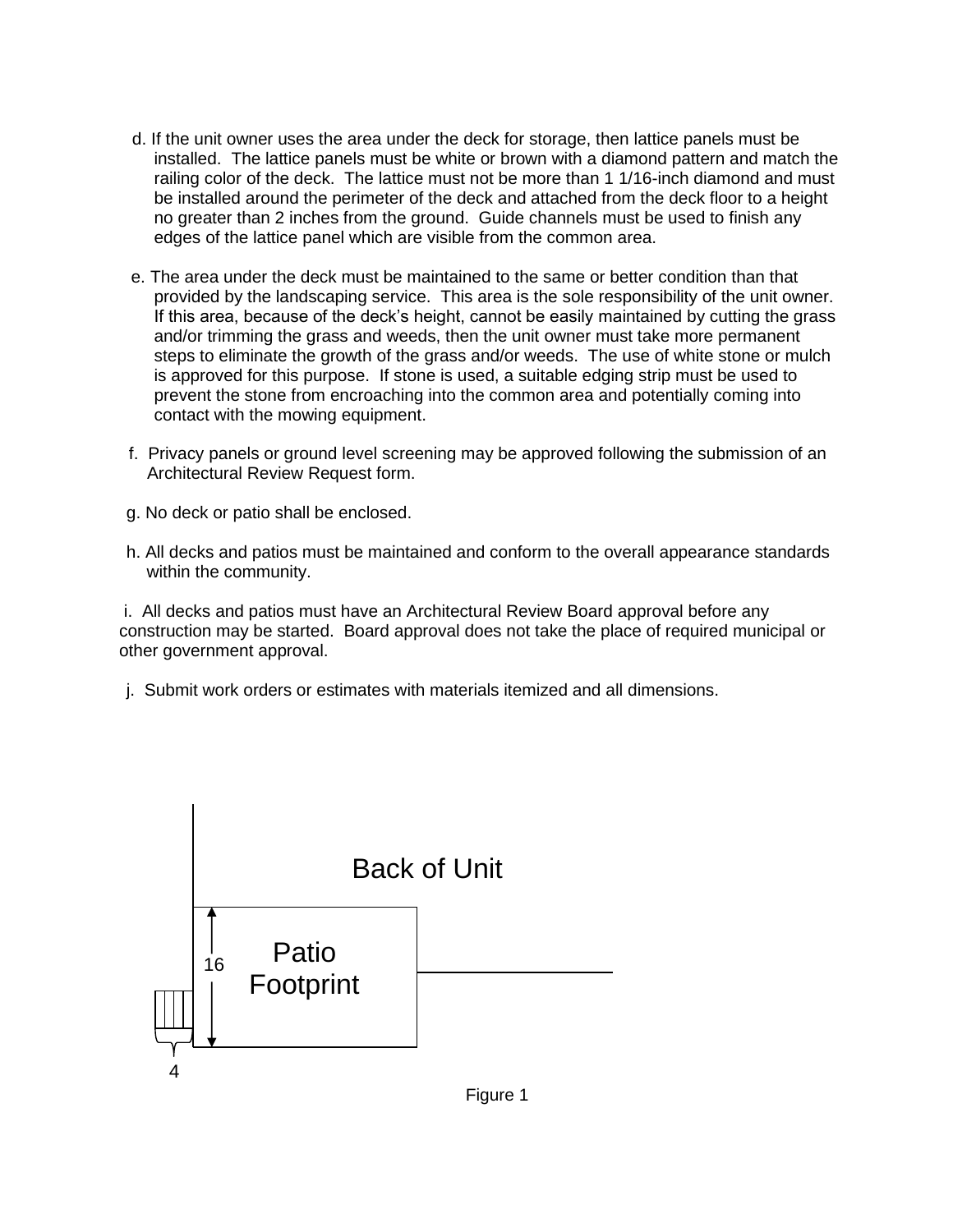

#### Figure 2

#### **6 Decorations**

- a. Seasonal Items: Decorations such as wreaths and swags can be attached to the front door. Other items including light strings and standing or hanging figures can be appropriately displayed between the fifteenth of November and the fifteenth of January. Only the lamp-post pole itself can be decorated. Do not cover the sensor or lamp fixture.
- b. Non-Seasonal Items: Candles displayed in the windows must be white or clear. Front porches may be furnished and decorated with benches, chairs and potted plants. No items are to be attached to the lamp posts or displayed in the common areas.

#### **7 Doors**

- a. Front doors, if replaced, must be the same style, design and color as the original door. They must conform to all applicable building codes for minimum size and must be hinged.
- b. Storm doors may be installed on the front door and shall be a "full view" style door. Storm doors may have exchangeable glass and screen panels. If the door has a vertical sliding glass/screen panel for seasonal changes, the mid-height divider must be minimal. Storm doors must be almond in color to match the exterior trim. Any removable screen or glass panel must be stored during the off-season.



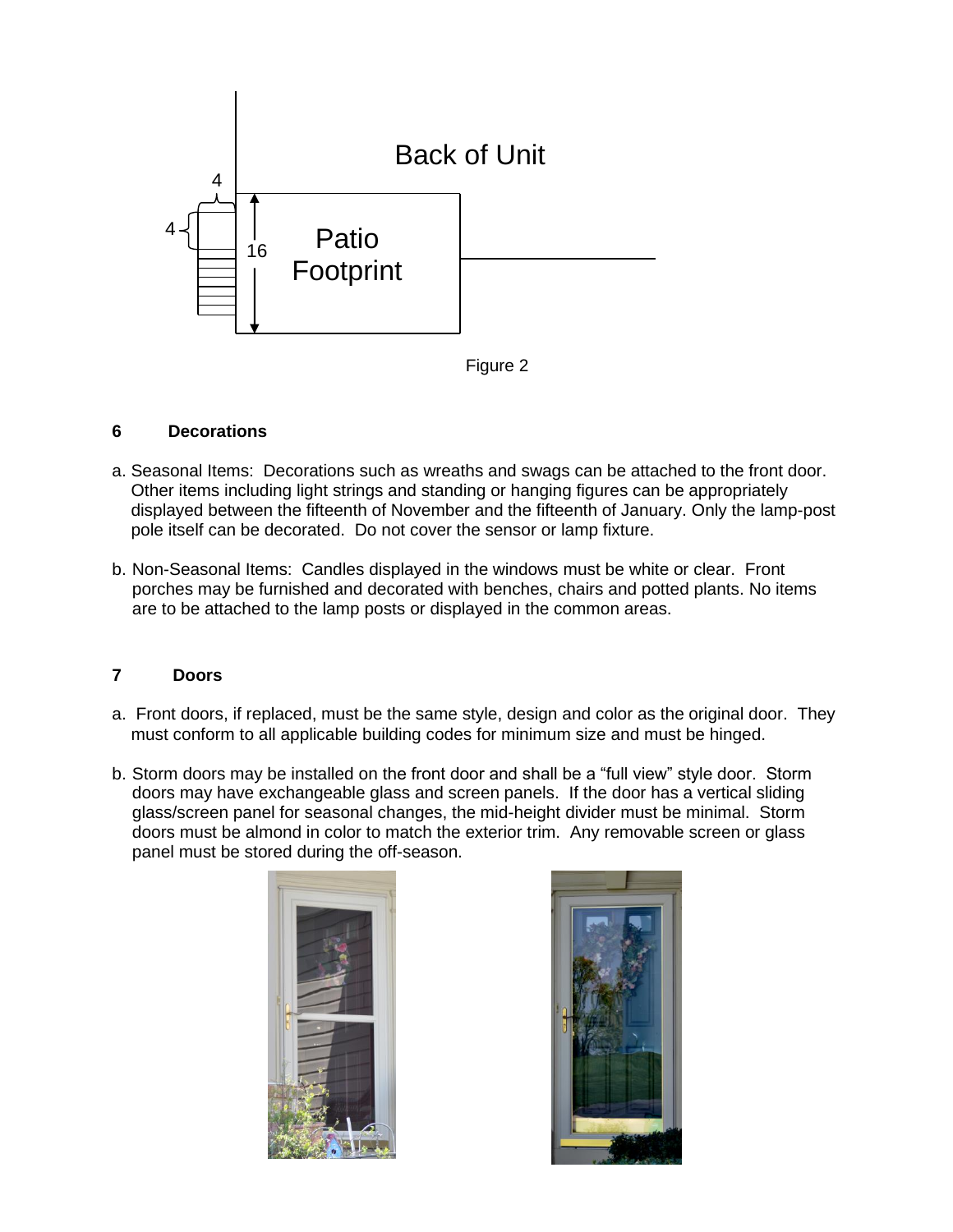

- a. With both the Board and Township approval, properties with a single one-car garage, a 7 to 7.5 feet width extension may be allowed. This will facilitate moving a second car from the street. The width will be dependent upon unit location, distance from adjacent unit and utility box locations. Advanced approval of specific plan is required.
- b. Extended width driveways are not permitted for properties which have two-car garages.
- c. Driveways should be periodically resealed for appearance and to maintain longevity. Driveways that are broken, crumbling or deteriorating must be repaired or replaced. If a unit owner is notified that their driveway pad is in need of repair, they will be given 6 months to make the necessary repairs. After this time period, if the violation is ongoing, fines will be imposed.

#### **9 Exterior Walls**

- a. No items are to be hung on any of the exterior walls with the exception that a homeowner may hang one 3 feet by 5 feet U.S. flag attached by a flag pole to the front of the unit. Any flag other than the U.S. flag must have prior approval by the Executive Board.
- b. If any siding is replaced it must conform to Section 4 Color Palette.



- a. Gas fireplaces are permitted.
- b. Any installation must meet all State and local Township requirements and receive the necessary building permits.
- c. New fireplaces must use the existing unit's source of gas and no external tanks are permitted.
- d. For vented fireplaces, the external venting must match the look and style of existing exhaust stacks or rear vents (basement installations only).
- e. If a stack is used, it must be located on the rear portion of the roof and may not be framed to the outside of any exterior wall.
- f. Before installation, an Architectural Review Request must be submitted and approved.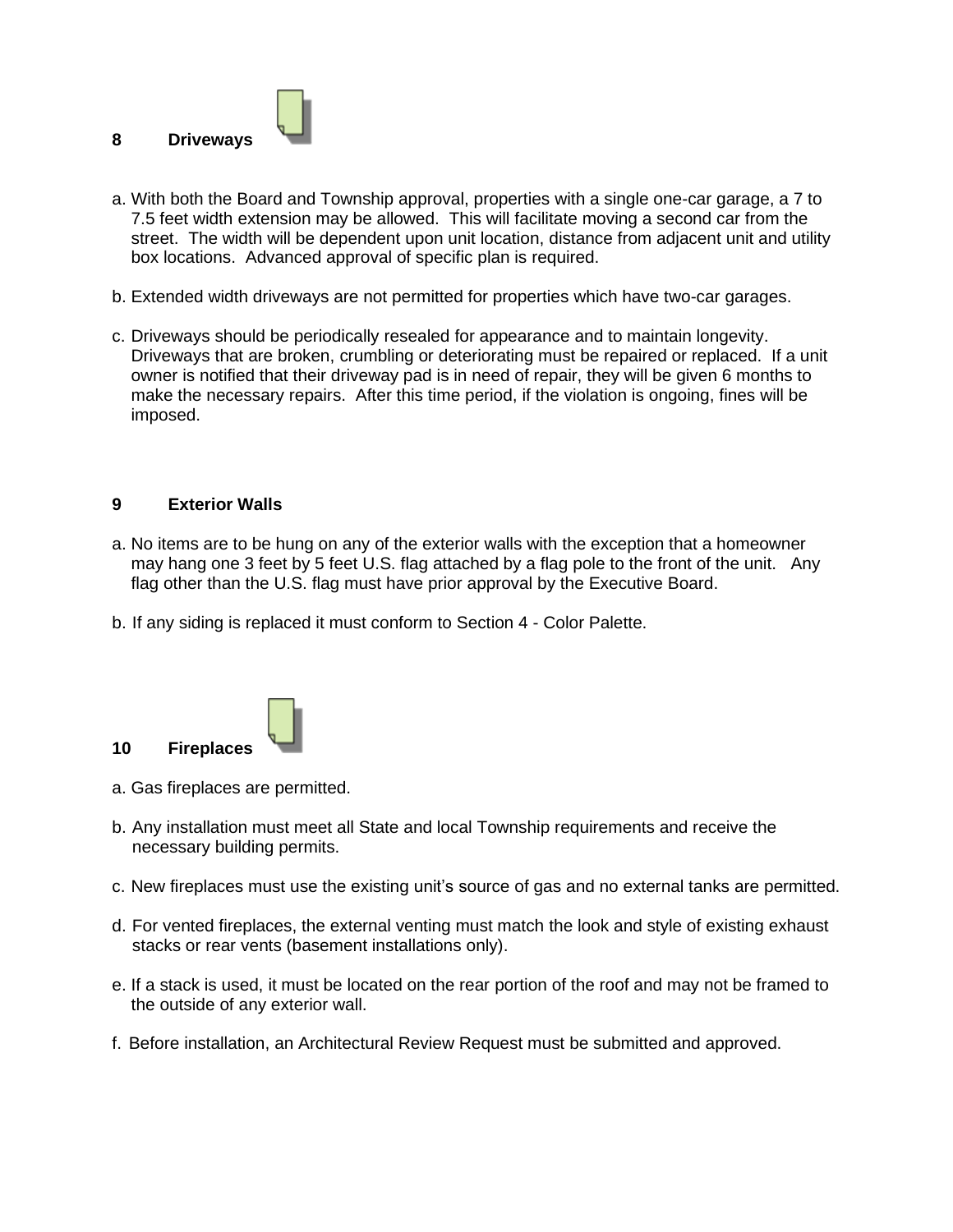#### **11 Foundation Walls**

Foundation walls must be maintained and painted using a suitable concrete paint. When painting is necessary the color must conform to Section 4 - Color Palette. The entire foundation wall below the siding and the grade level must be uniformly painted.

#### **12 Garages**

a. Doors - All garage doors must be the same design, style and color as the original doors used in the unit. The color must conform to Section 4 - Color Palette.

b. Windows - Windows are permitted in garage doors. The windows must be located in either the top/upper panel or located in the  $2<sup>nd</sup>$  panel area from the top within the garage door and fill all 4 panels. For 2 car garages, both doors must have windows if the owner elects to have windows.

## **13 Grills/Outdoor Heaters/Firepits**

Barbecue grills of any fuel type shall not be permitted to be operated less than four (4) feet from any exterior wall of the unit. Under no circumstances should grills be operated in garages, under decks, and under awnings or canopies. When hosting an event where prior approval has been given by the Board, grills may be used in the common areas. Any ash from the grill should be disposed of in a safe manner in an appropriate container and not stored on the deck or in the garage until cold and inert. Outdoor heaters and firepits are not permitted on decks, patios and common areas.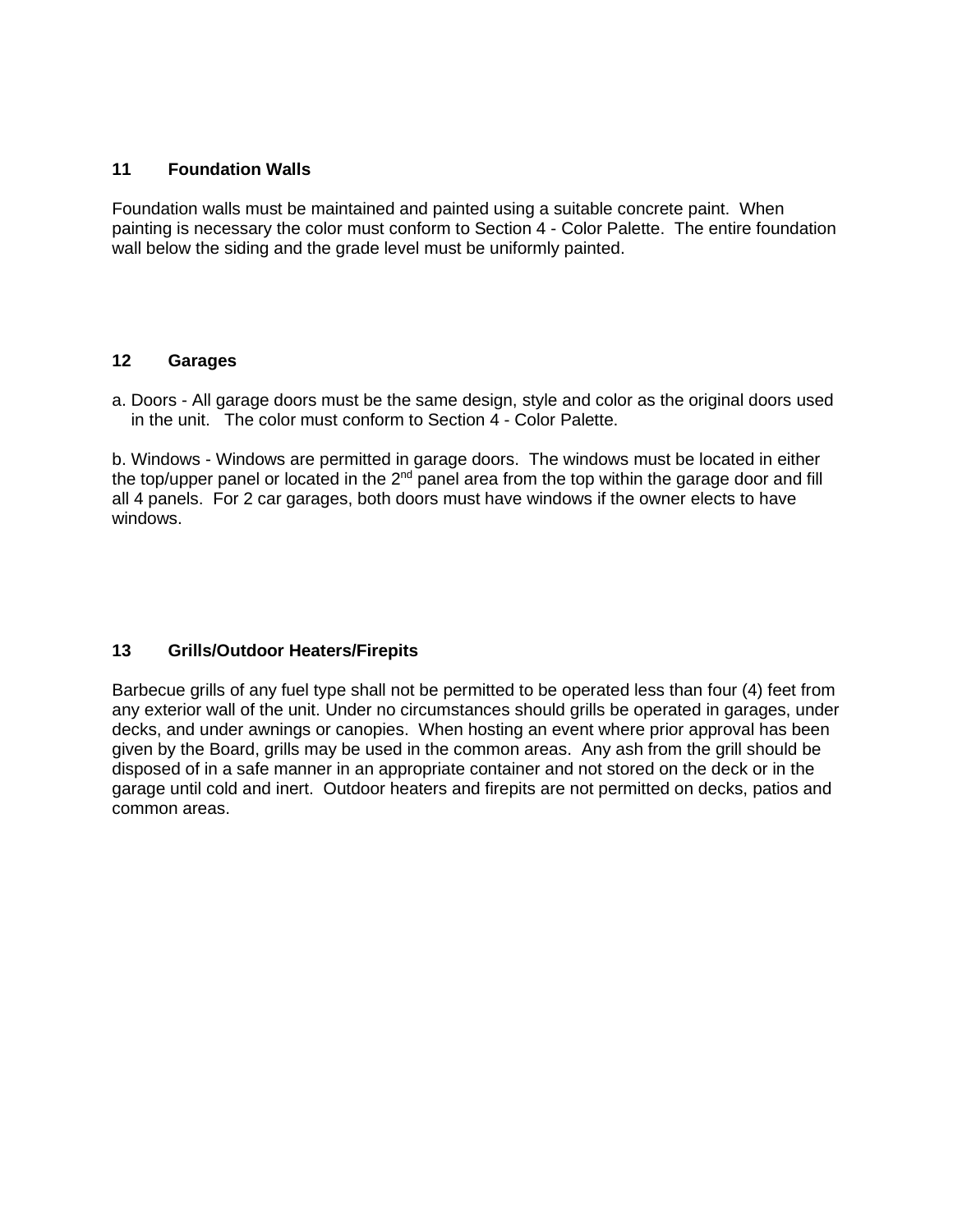# **14 Light Fixtures**

At the time when a unit owner wishes to replace an exterior front or rear light fixture:

a.If you choose the original brass fixture (see Figure 1) the style, shape and design should remain the same as the original. No request form is needed.



Figure 1



Assembled Depth: 7 inches Assembled Height: 29 inches Assembled Width: 7 inches

- b. If you choose **NOT** to replace the original brass fixture, the finish will be limited to black, brass, antique brass and bronze. The glass must be clear. For front lights the total length of the fixture must be between 18 inches and 29 inches in total length. For rear lights the size should be similar to the fixture being replaced.
- c. If you choose **NOT** to select the original fixture style, you must submit an Architectural Review Request, as well as a picture of the fixture, with the specific details and specifications for approval.
- d. If the mounting plate is changed it must match the siding and be compatible with the mounting base of the replacement fixture.
- e. If the garage is fitted with two exterior lights; both light fixtures must be identical in style, shape, design and color.
- f. If any other exterior lighting is added, such as floodlights to illuminate the rear deck or patio, or any form of security/proximity sensor is to be added, you must submit an Architectural Review Request for approval.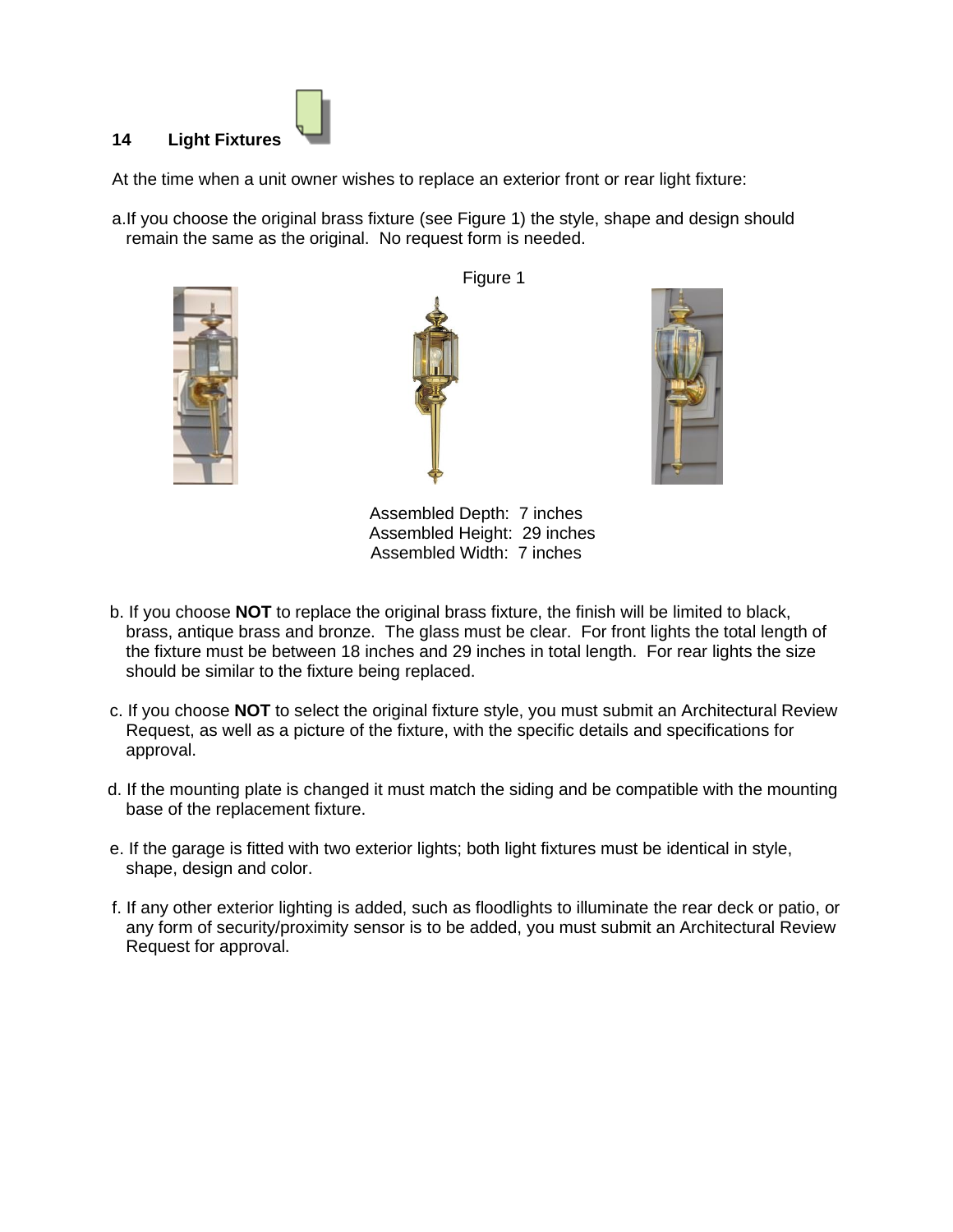

#### **15 Lower-Level Exits**

a. Lower level exits either from below grade or directly from the basement of the unit require the submission of an Architectural Review Request and approval.

- b. Depending on the construction of the rear of the unit, the exit door may be a single hinged door, a sliding door or a Bilco type or similar style door.
- c. The above grade doors may be almond or white in color. The doors may have grills.
- d. Existing single rear doors if replaced should be of a similar style, design and color of the existing door.
- e. When a Bilco style door is used, the stairs should be perpendicular to the unit wall to which it is attached. The color of the Bilco door should conform to the foundation wall as specified in Section 4 - Color Palette.
- f. Replacement of an existing rear exit door onto a deck or patio should conform to the existing style, design and color.

#### **16 Miscellaneous**

Bicycles, scooters, play sets, wagons, skateboards, and any other sports equipment including portable or permanent basketball hoops shall not be parked or stored on driveways, porches, decks, or patios but shall be kept inside the individual units and not on any common areas. Sandboxes and wading pools will be permitted only on decks and patios. Motorized riding toys or unlicensed vehicles (including dirt bikes, 4-wheelers, ATV, motorbikes, etc.) are not permitted to drive on the roads or open common elements within the TVAS community.



#### **17 Radio and Television Antennas**

No radio or television aerials or antennas shall be installed outside any unit.

One small dish receiver (DSS type) is permitted provided it is placed in such a manner to minimize its visibility from the street. It is the responsibility of the unit owner to inform the installer of this requirement. In addition, the installer should be made aware of the need to lay and clip all external cables in a tidy and unobtrusive manner and that no cables are to be laid over the surface of any common area.

Any change to an existing dish which alters the appearance, size or location of the dish receiver must be submitted on an Architectural Review Request for approval.

Unit owners may not have more than one dish receiver on their unit.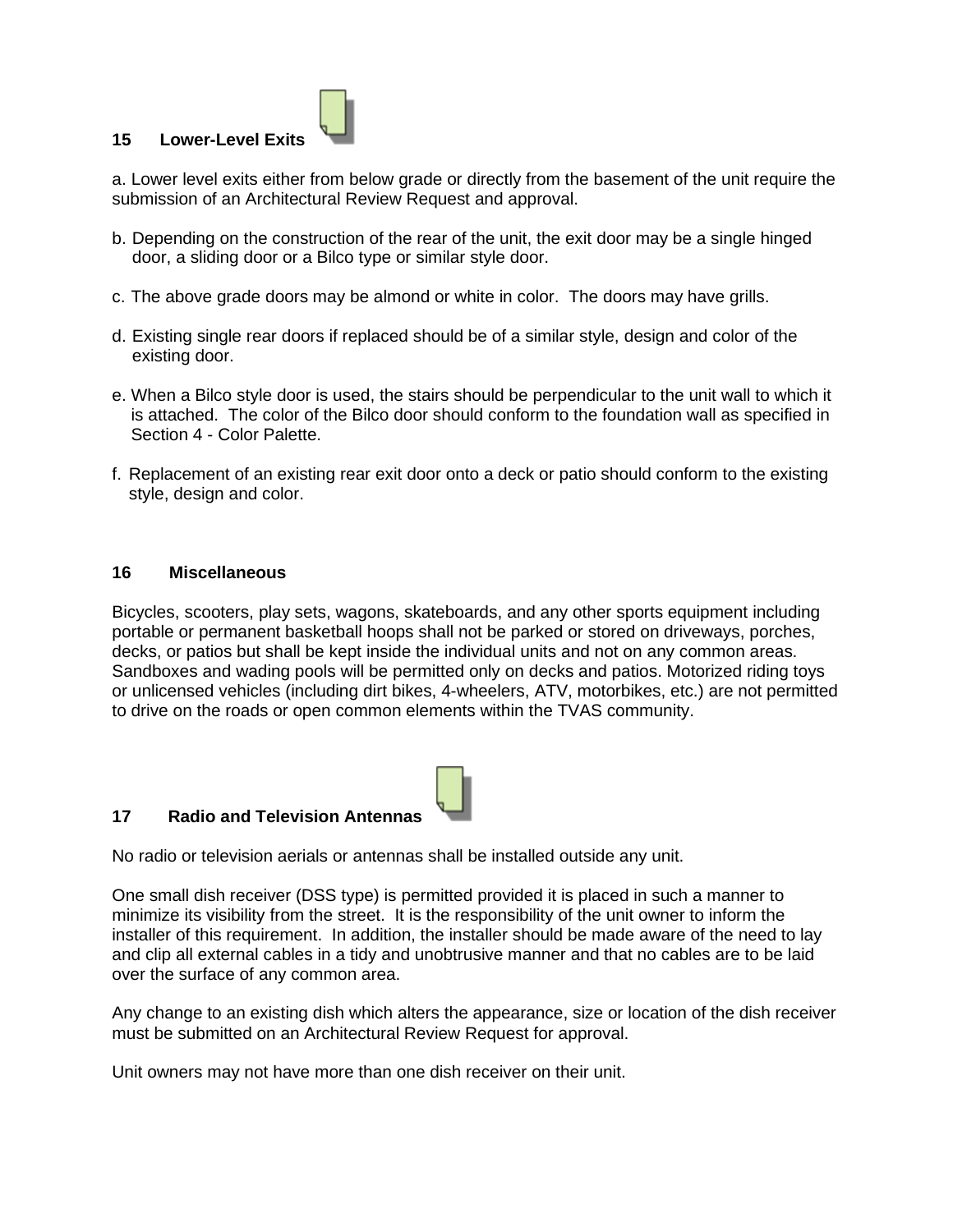

For added safety, unit owners may install railings from the front porch to the front path (sidewalk). An Architectural Review Request must be submitted, as well as a picture of the proposed railing, meeting the following specification:

- a. The railings must be either aluminum or wrought iron.
- b. The 1" post should be core drilled into the existing concrete and anchored with concrete and epoxy.
- c. The posts should be capped with 1-3/4" aluminum or wrought iron caps.
- d. The  $\frac{1}{2}$ " by  $\frac{1}{2}$ " aluminum or wrought iron balusters should connect the top and bottom rails.
- e. The railings should be finished with an oil base primer and a minimum of two coats of black finish. (minimum)
- f. The approved railing design must not only parallel the steps but continue along the front edge of the porch to the unit exterior wall structure.
- g. Each unit railing must be custom designed for the unit by the contractor who must personally measure each step and porch configuration to ensure proper implementation and fit.
- h. Contractors who have completed approved work in the community include Hess Ornamental Iron and Geier"s Construction and Iron Works.



a. Replacement: Replacement of roofs may be undertaken following the submission of an Architectural Review request for approval. The following replacement shingle has been designated for use by the unit owners.



Architectural Shingles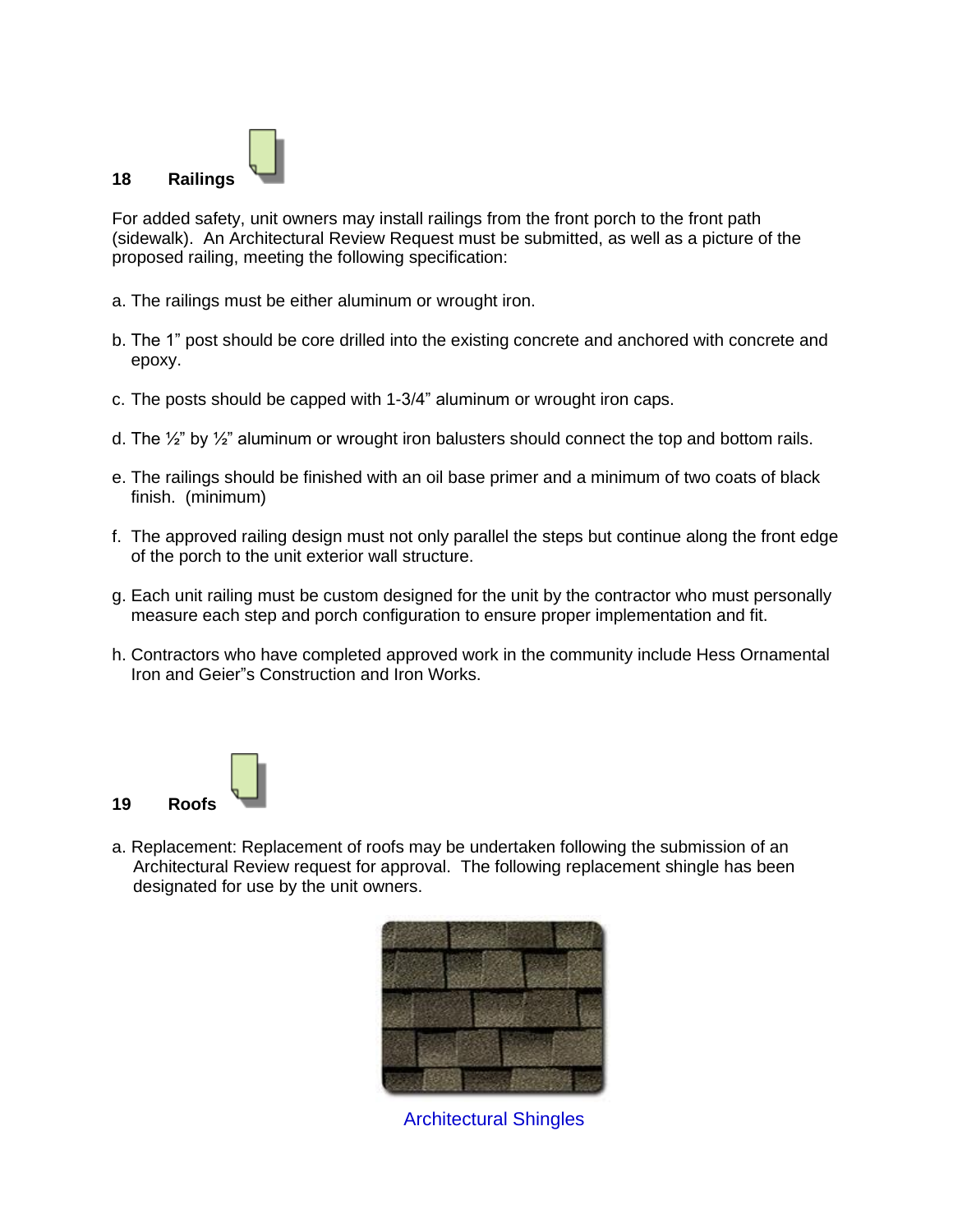- 1. The Architectural shingles, although appearing to have notches, are a solid piece across the length of the shingle and weigh between 340 and 440 lbs. per square. They have a threedimensional surface which gives them a distinctive appearance.
- 2. The design of the Architectural shingle makes them ideal for high wind environments and is rated for winds up to 120 mph. The shingle should be Shake style.
- 3. The color of the Architectural shingle must be **Weathered Wood**. If capping shingles are used in particular designs of ridge vents, they must be Weathered Wood in color to match the main roof.
- 4. Recommended manufacturers are GAF/Timberline, and Certain Teed Corporation or other equivalent manufacturers.
- 5. Unit owners are solely responsible for ensuring that their roof structure is warranted by the roofing contractor to be capable of supporting the weight of the Architectural shingle. Neither the Executive Board nor the Architectural Review Committee make any warranty to the unit owner that their structure is in the appropriate condition to support the weight of the Architectural shingle.
- 6. It is recommended that at the time you elect to replace your roof that you replace all the roofs of your unit (the main house; the garage; the dormer(s); and the morning room) at the same time. At this time, all the ridge vents should be replaced.
- 7. In the case when the morning room roof must be replaced prior to the replacement of the unit's main roofs, the other roof must match in style and color when replaced.
- b. Repair: If at any time a repair to a roof is required either as an emergency or as a routine repair following minor damage, there is no need to submit an Architectural Review Request for approval. A repair is defined as: work to be done on a minor part of a roof limited to an area of 3 ft. by 3 ft.; replacement of a vent pipe seal; replacement of a can style roof vent; caulking around seals; replacement of ridge vents with a different style which meets the color requirement (Weathered Wood); and minor repairs to the flashing. If you are uncertain about your intended repair, you may consult the Chair of the Architectural Review Committee for clarification, via the management company.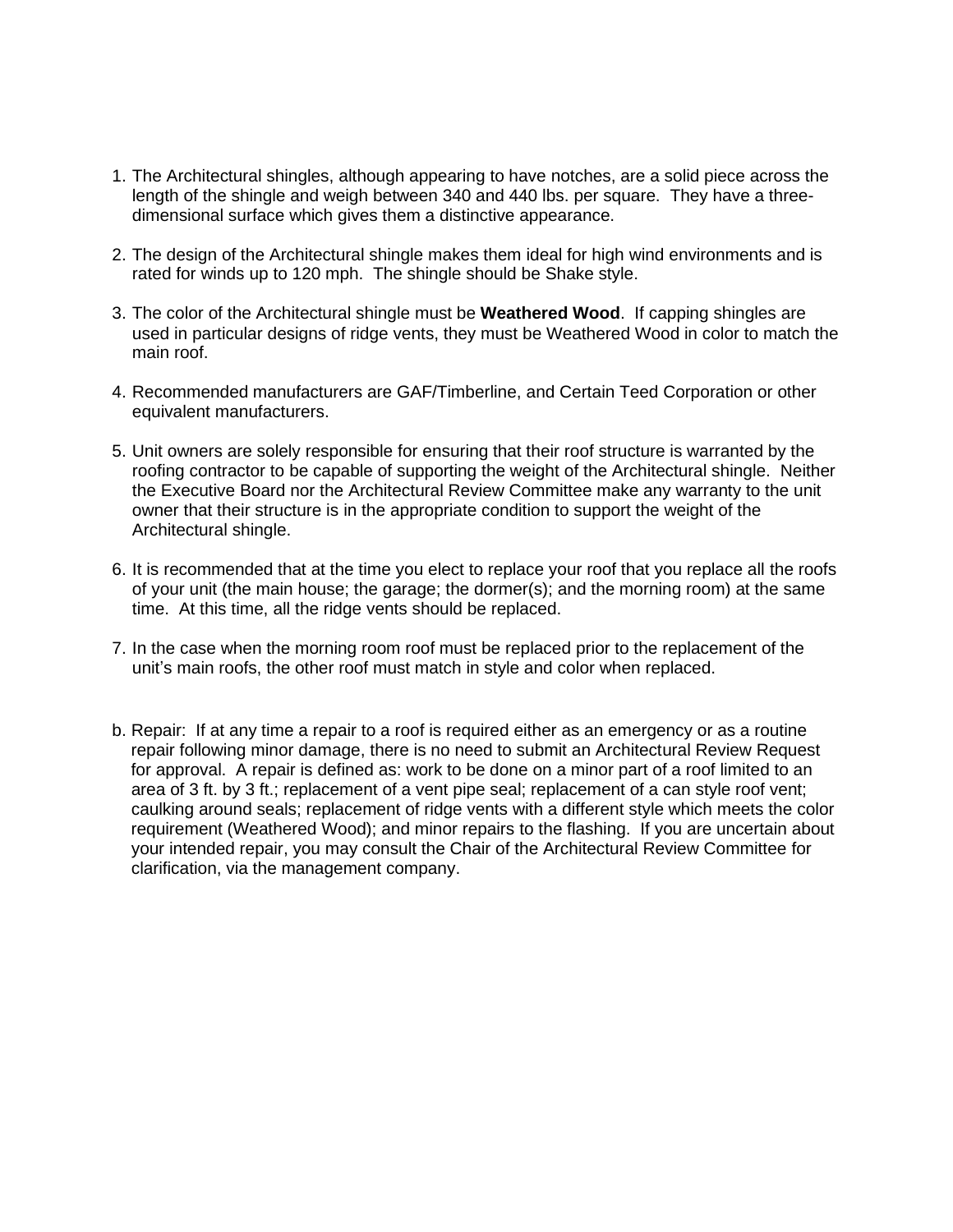#### **20 Sheds**

Outside storage sheds are not permitted on the premises.



- a. The sidewalk from the front porch to the driveway shall not be obstructed or used for any other purpose than access to and from the unit.
- b. Replacement of the front sidewalk using brick or other pavers may be permitted with the prior recommendations/guidelines of the Architectural Committee and the approval of the Executive Board following the submission of an Architectural Review Request. An appropriate color compatible with any existing exterior brick or with the front porch and steps should be specified in the request for approval. Already approved walkway material may be extended onto the front porch and steps using the same color and style with Architectural Committee recommendation and Board approval.
- c. The painting of the cement/concrete surface of the front porch to cover peeling, chips or repaired cracks on the surface must be done with a suitable exterior walkway paint for which the color must be cement or very light gray. No Architectural Review Request is needed unless a change to this rule is sought.



- a. Replacement of the vinyl siding for repair or maintenance purposes may be undertaken following the submission of an Architectural Review Request for approval.
- b. The color of the siding is to conform to Section 4 Color Palette. Should the color be unavailable, the request should specify the nearest matching color.
- c. The style of the existing siding should be maintained. The siding style (profile) must be Double 5" Dutch lap available in either Mastic Mill Creek or Liberty Elite. If the existing style is not available a close alternative should be selected and specified in the request.
- d. Unit owners shall submit a sample of the replacement siding in the color and design specified in the request.